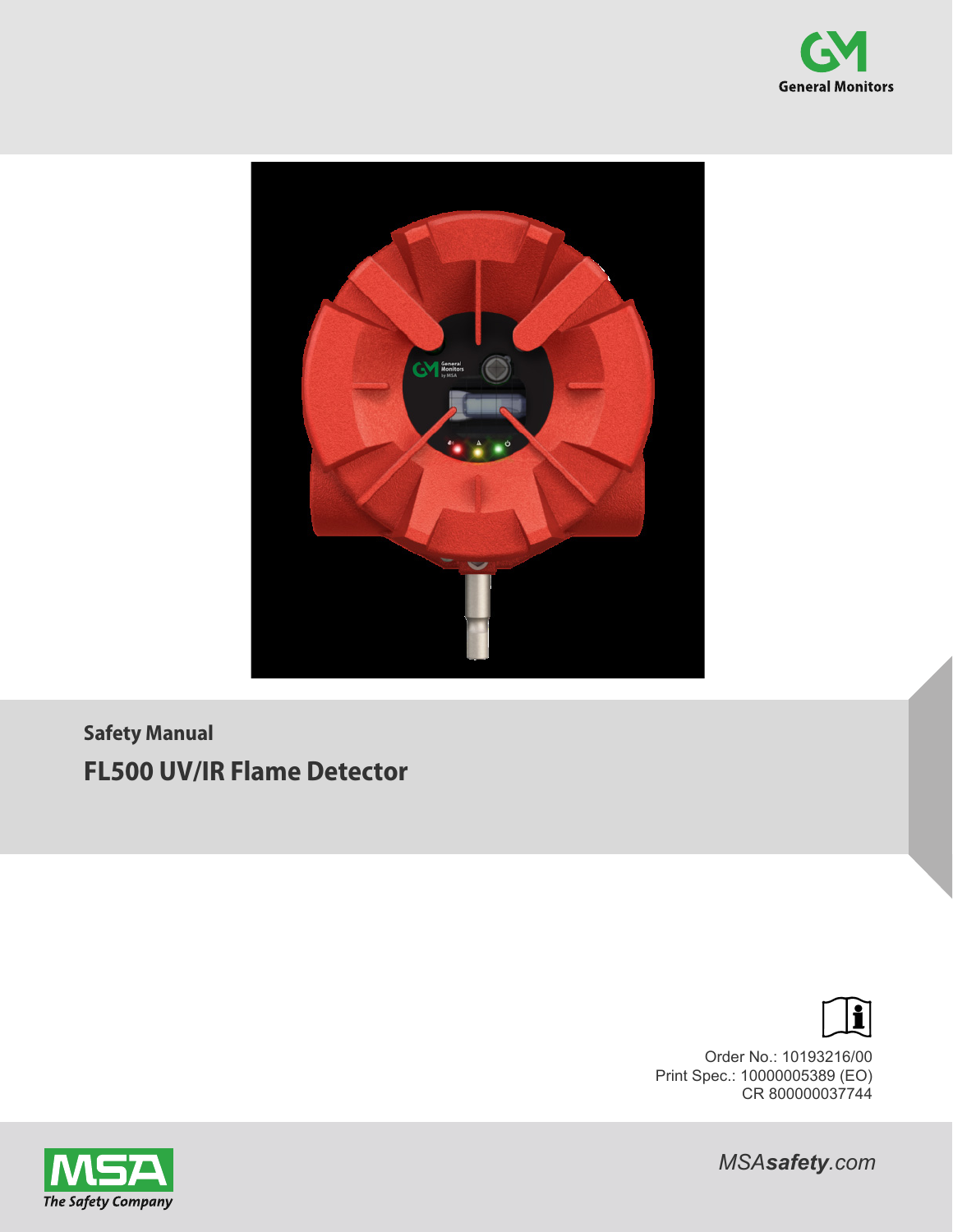#### **WARNING!**

Read this manual carefully before using or maintaining the device. The device will perform as designed only<br>if it is used and maintained in accordance with the manufacturer's instructions. Otherwise, it can fail to perform as designed, and persons who rely on this device for their safety can sustain serious injury or death.

The warranties made by General Monitors with respect to the product are voided if the product is not installed<br>and used in accordance with the instructions in this manual. Protect yourself and your employees by<br>following t

Read and observe the WARNINGS and CAUTIONS inside. For any additional information relative to use or repair, call 1-800-MSA-2222 during regular working hours.



26776 Simpatica Circle Lake Forest, CA 92630 USA Phone 1-949-581-4464 For your local contacts please go to our website *MSAsafety.com*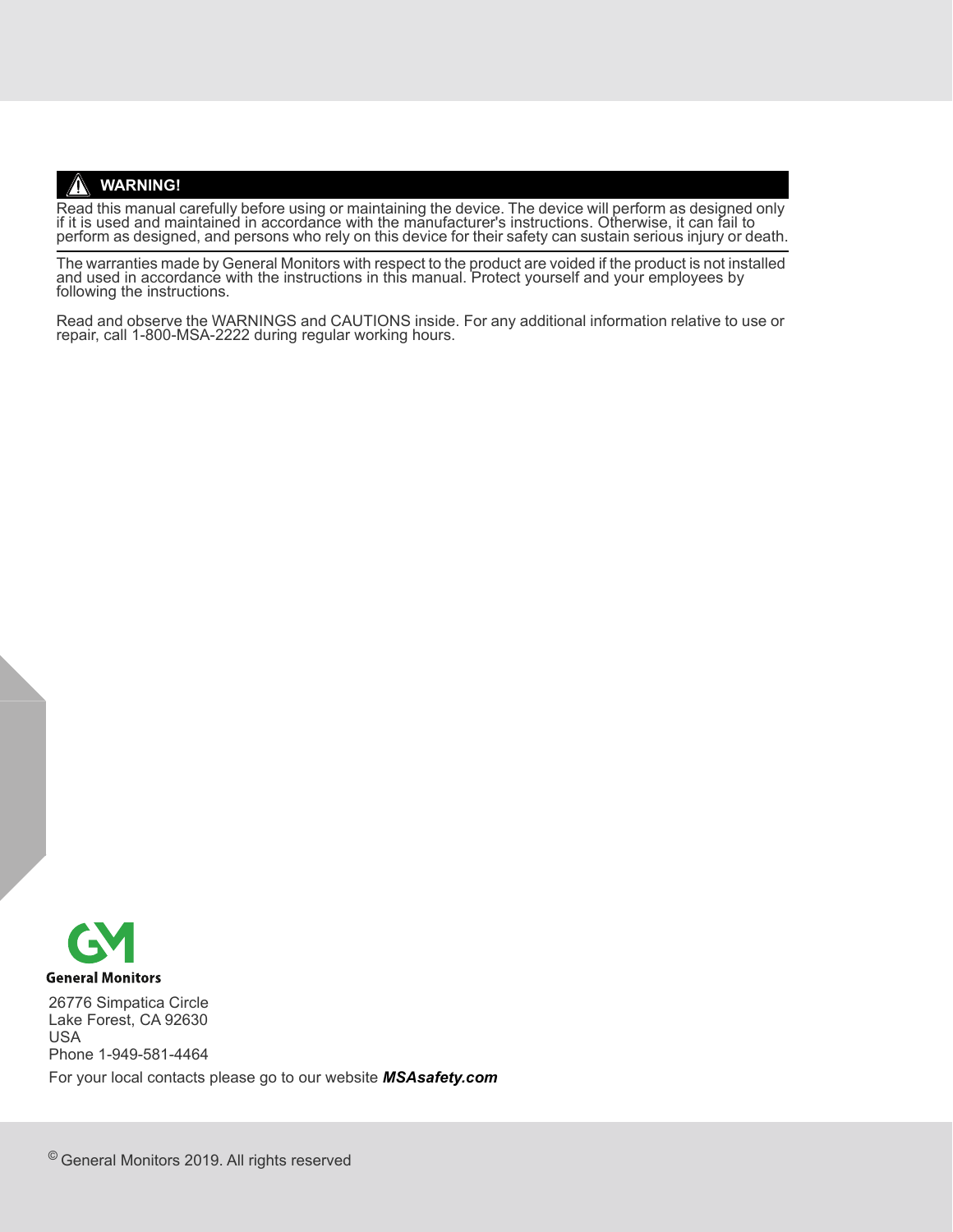# **Contents**

| $\overline{2}$          |  |  |  |
|-------------------------|--|--|--|
| 3 <sup>1</sup>          |  |  |  |
| $\overline{\mathbf{4}}$ |  |  |  |
| 5                       |  |  |  |
| 6                       |  |  |  |
|                         |  |  |  |
|                         |  |  |  |
|                         |  |  |  |
| 8                       |  |  |  |

US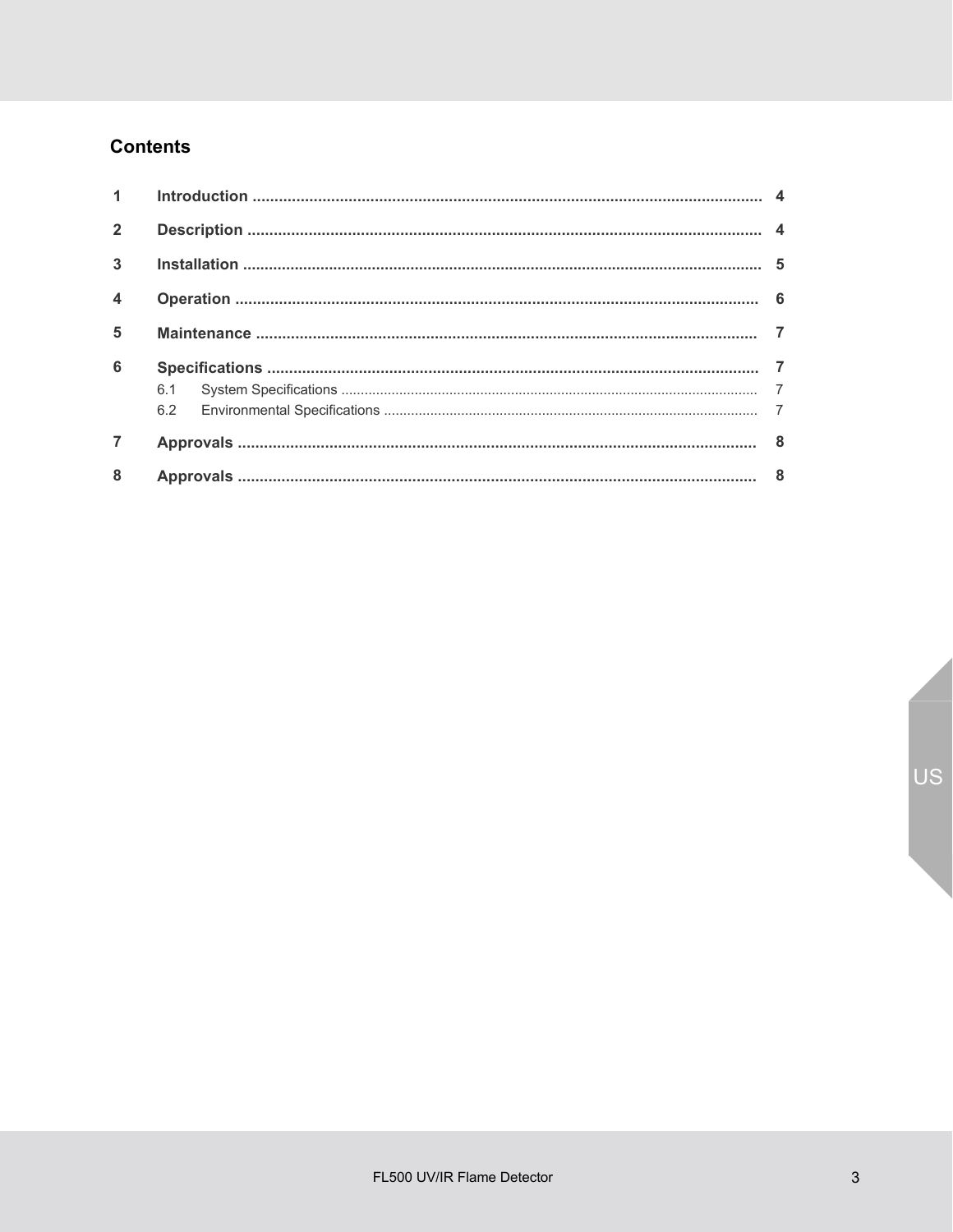## <span id="page-3-0"></span>**1 Introduction**

#### **WARNING!**

Toxic , combustible, and flammable gases and vapors are very dangerous. Be very careful when these hazards are in the atmosphere.

Failure to obey this warning can result in serious injury or death.

This manual gives the safety-related information for installation, operation, configuration, and maintenance of the FL500 UV/IR Flame Detector.

For complete information about installation, operation, configuration, maintenance, specifications, and performance, refer to the FL500 UV/IR Flame Detector Operating Manual (PN 10193213).

### <span id="page-3-1"></span>**2 Description**

The FL500 ultraviolet/infrared (UV/IR) flame detector, referred to hereafter as the "FL500" or "device," senses UV and IR radiation to identify a fire and send 4 - 20 mA analog output or optional relay output.

IEC 61508 identifies all detectors as Type B field devices.

The FL500 is compatible with the General Monitors TA402A trip amplifier, which is satisfactory for Safety Integrity Level (SIL) 3.

The safety function of the device does not include RS-485 Modbus or HART communication, which are typically used for field device setup, diagnostics, and troubleshooting. Modbus and HART communication are non-interfering functions that do not interrupt the safety-critical function of the detectors.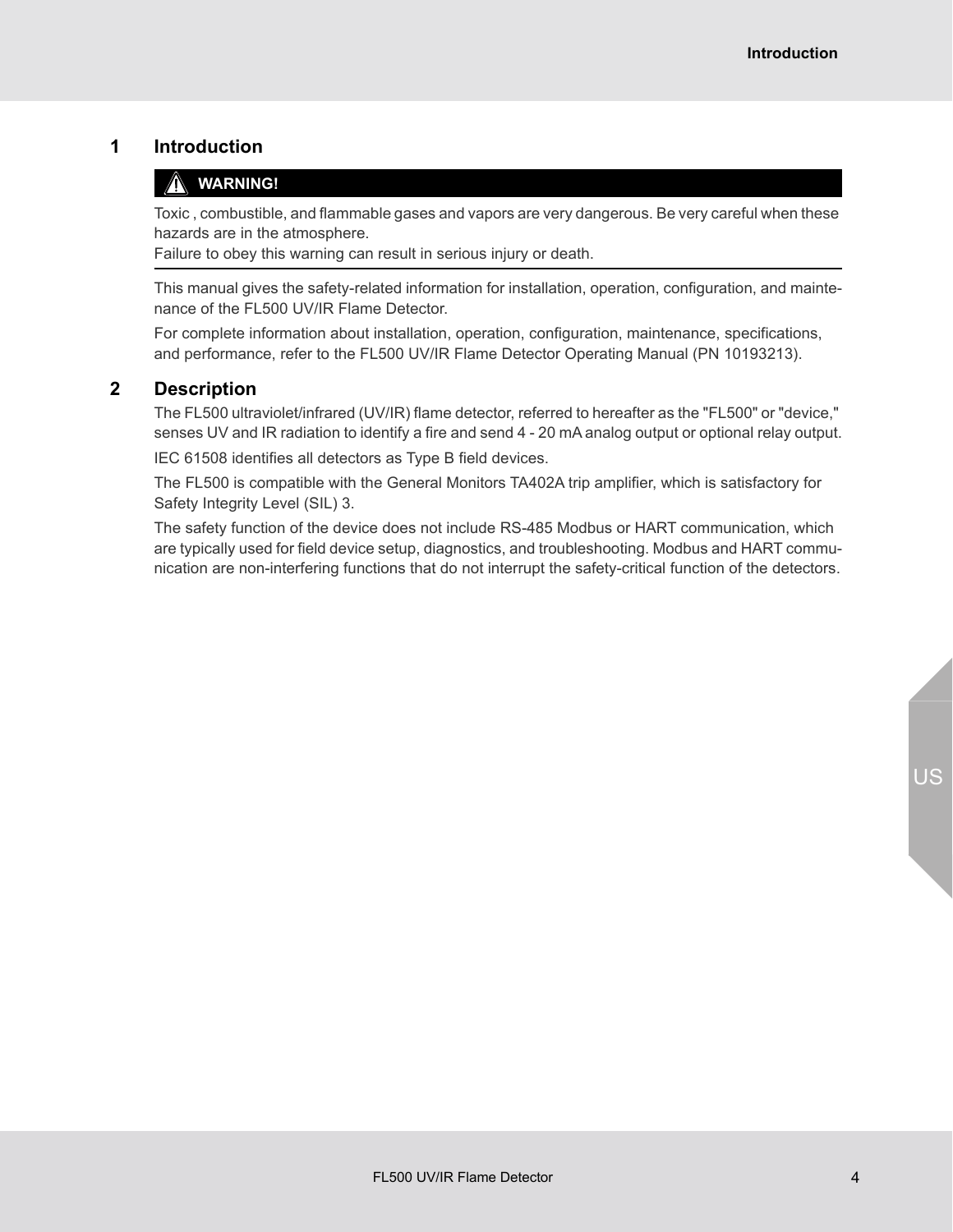#### <span id="page-4-0"></span>**3 Installation**

### **WARNING!**

- $\triangleright$  Do NOT connect or disconnect equipment when power is supplied to the device. Doing so can result in serious damage to the equipment. The warranty does not apply to equipment that is damaged in this way.
- Do not install or operate a device that is damaged.
- $\triangleright$  Install the device in a location away from conditions (such as high-pressure steam) where electrostatic charge can collect on nonconducting surfaces. This equipment uses an external nonmetallic coating. If extreme levels of electrostatic charge collect, ignition can occur.
- $\triangleright$  Make sure that there is no physical blockage from permanent objects such as structures and equipment or temporary objects such as personnel and vehicles in the sensor's field of view. If there is physical blockage in the sensor's field of view, the device cannot accurately monitor the area for flame.
- $\triangleright$  Keep the device safe from vibration and mechanical shock, which can cause damage.
- $\triangleright$  Do NOT install the device in an area where temperatures will be more than 185°F (85°C). Failure to obey these warnings can result in serious injury or death.

To select the best location to install the device, refer to the FL500 UV/IR Flame Detector Operating Manual (PN 10193213) for information about field of view and environmental conditions.

Make sure that the device:

- Is in a location where personnel and objects cannot cause a blockage of the field of view
- Is in a location that is convenient for visual inspection and cleaning
- Is in a location where ice, dirt, or debris cannot collect on the optical window
- Points downward to prevent dust and moisture from collecting on the optical window

Although the device is resistant to radio frequency interference (RFI), do not install the device near radio transmitters, high magnetic or electrical fields, or areas with similar interference.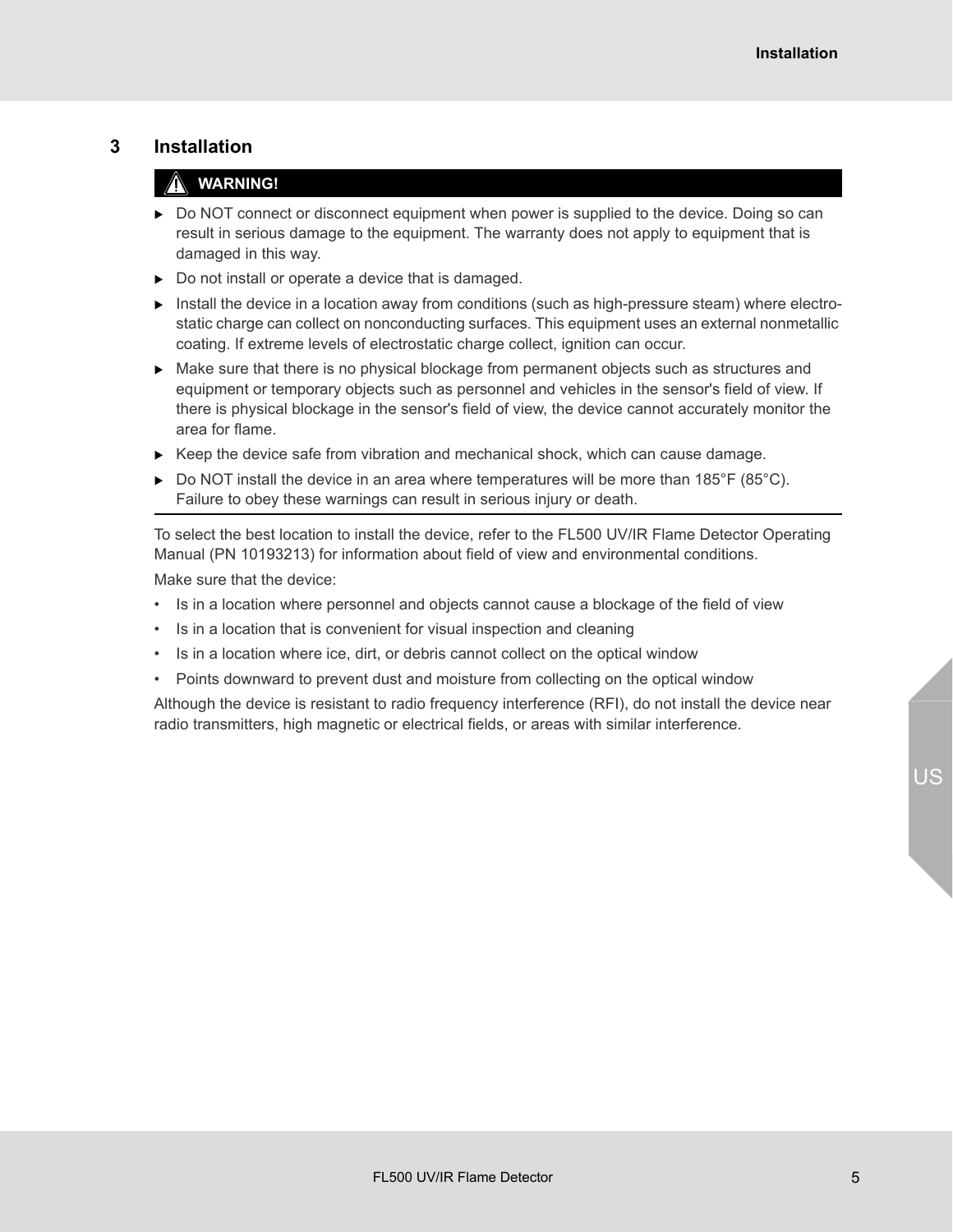### <span id="page-5-0"></span>**4 Operation**

### **WARNING!**

- $\triangleright$  Do NOT connect or disconnect equipment when power is supplied to the device. Doing so can result in serious damage to the equipment. The warranty does not apply to equipment that is damaged in this way.
- Do not install or operate a device that is damaged.
- $\triangleright$  Make sure that there is no physical blockage from permanent objects such as structures and equipment or temporary objects such as personnel and vehicles in the sensor's field of view. If there is physical blockage in the sensor's field of view, the device cannot accurately monitor the area for flame.

Failure to obey these warnings can result in serious injury or death.

For complete operating instructions, refer to the FL500 UV/IR Flame Detector Operating Manual (PN 10193213).

- (1) Before you connect the device to the power supply, make sure that the power supply is OFF.
- (2) Before you supply power to the device, do the following:
	- a) Replace the red dust cap with an applicable cable gland.
	- b) Disconnect external devices such as automatic extinguishing fire suppression systems to prevent activation.
	- c) Make sure that the settings for the DIP switch are in the correct configuration.
	- d) Make sure that the device is mounted and wired correctly.
	- e) Make sure that there is no blockage of the field of view for each device.
	- f) Make sure that the optical window and reflectors are clean.
	- g) Make sure that the power supply is connected correctly.
- (3) After the self-test start-up sequence is complete, do a sensitivity check.
- (4) Use the TL105 test lamp to make sure that FL500 operation is correct.

The device does internal diagnostics on critical faults every second. If an internal fault occurs, the device sends 0 mA output and the fault relay de-energizes.

Continuous Optical Path Monitoring (COPM) does a check of the device's optical path and related electronic circuitry every 2 minutes. If a COPM fault occurs, the device sends 2.0 mA output and the fault relay de-energizes.

If a sensitivity check fault or an operational fault occurs, refer to the Troubleshooting section in the FL500 UV/IR Flame Detector Operating Manual (PN 10193213).

If a power-cycle event occurs, use Modbus communication to make sure that the sensitivity settings have not changed.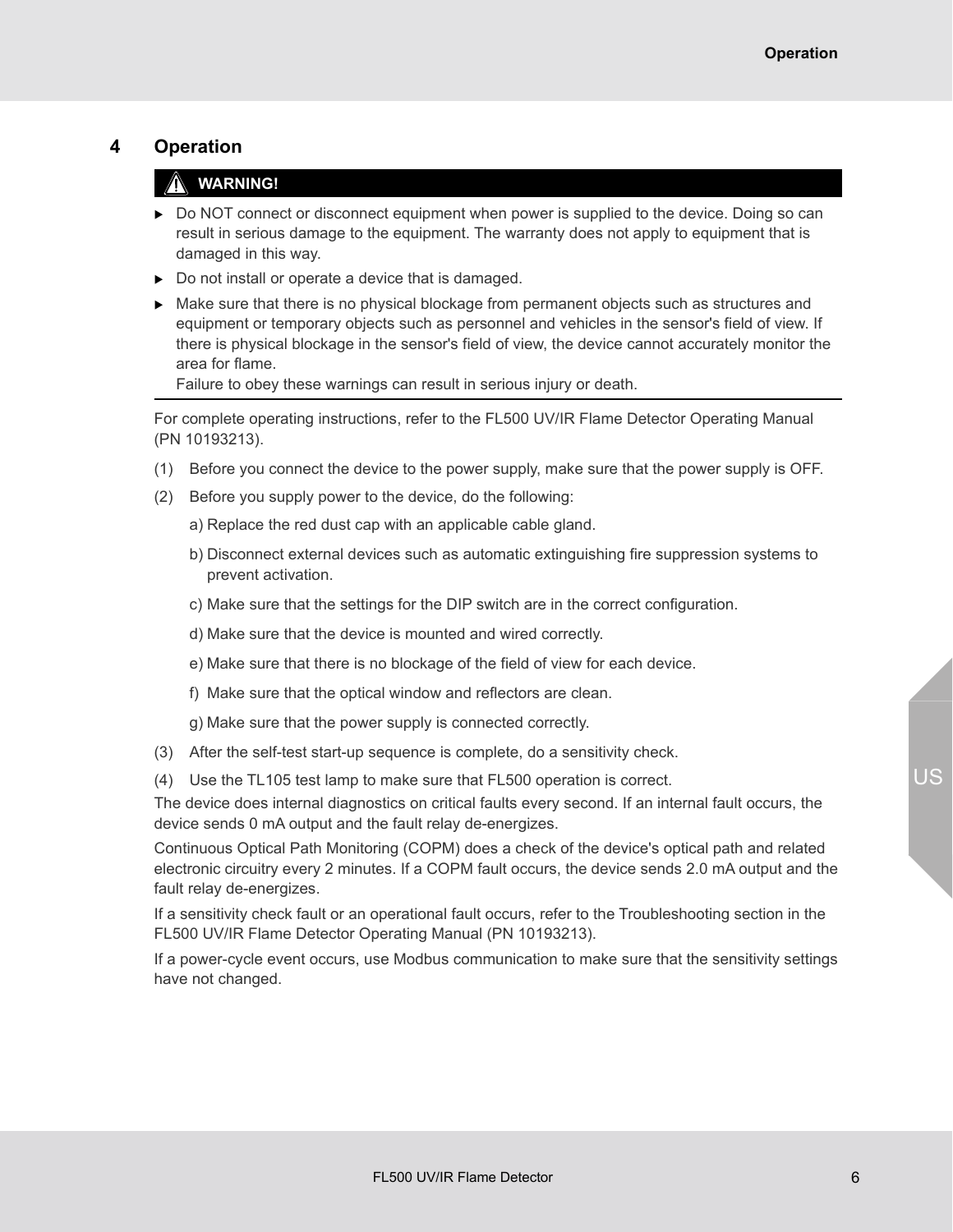### <span id="page-6-0"></span>**5 Maintenance**

### **WARNING!**

- Use ONLY Industrial Strength Windex® with Ammonia D (General Monitors PN 10272-1) to clean the optical window. The optical window material is sapphire, not glass. Using any other commercial glass cleaner will cause damage to the optical window. The warranty does not supply coverage for optical windows that are damaged in this way.
- ▶ Use ONLY a damp cloth to clean the device. Otherwise, electrical shock or ignition from ESD can occur.

Failure to obey these warnings can result in serious injury or death.

For complete maintenance instructions, refer to the FL500 UV/IR Flame Detector Operating Manual (PN 10193213).

Remove debris and film buildup on the optical window and reflectors every 30 days at a minimum.

#### *NOTICE*

Examine and clean the optical window, and do sensitivity checks more frequently for devices that are installed in dirty areas.

Do sensitivity checks regularly.

#### <span id="page-6-1"></span>**6 Specifications**

#### <span id="page-6-2"></span>**6.1 System Specifications**

| <b>Operating temperature range</b> | -67°F to 185°F (-55°C to 85°C)    |  |
|------------------------------------|-----------------------------------|--|
| Storage temperature range          | -40°F to 185°F (-40°C to 85°C)    |  |
| <b>Humidity range</b>              | 0% to 95% RH noncondensing        |  |
| Nominal supply voltage             | $24$ Vdc                          |  |
| Supply voltage range               | 20 to 36 Vdc (measured at device) |  |

#### <span id="page-6-3"></span>**6.2 Environmental Specifications**

| <b>Fault signal</b>      | 0 to 0.2 mA $*$    |
|--------------------------|--------------------|
| <b>COPM fault signal</b> | $2.0 + 0.2$ mA $*$ |
| <b>Ready signal</b>      | $4.0 + (-0.2$ mA   |
| IR only signal           | $8.0 + 0.2$ mA     |
| UV only signal           | $12.0 + 0.2$ mA    |
| <b>Alarm Low signal</b>  | $16.0 + 0.2$ mA    |
| <b>Alarm High signal</b> | $20.0 + 0.2$ mA    |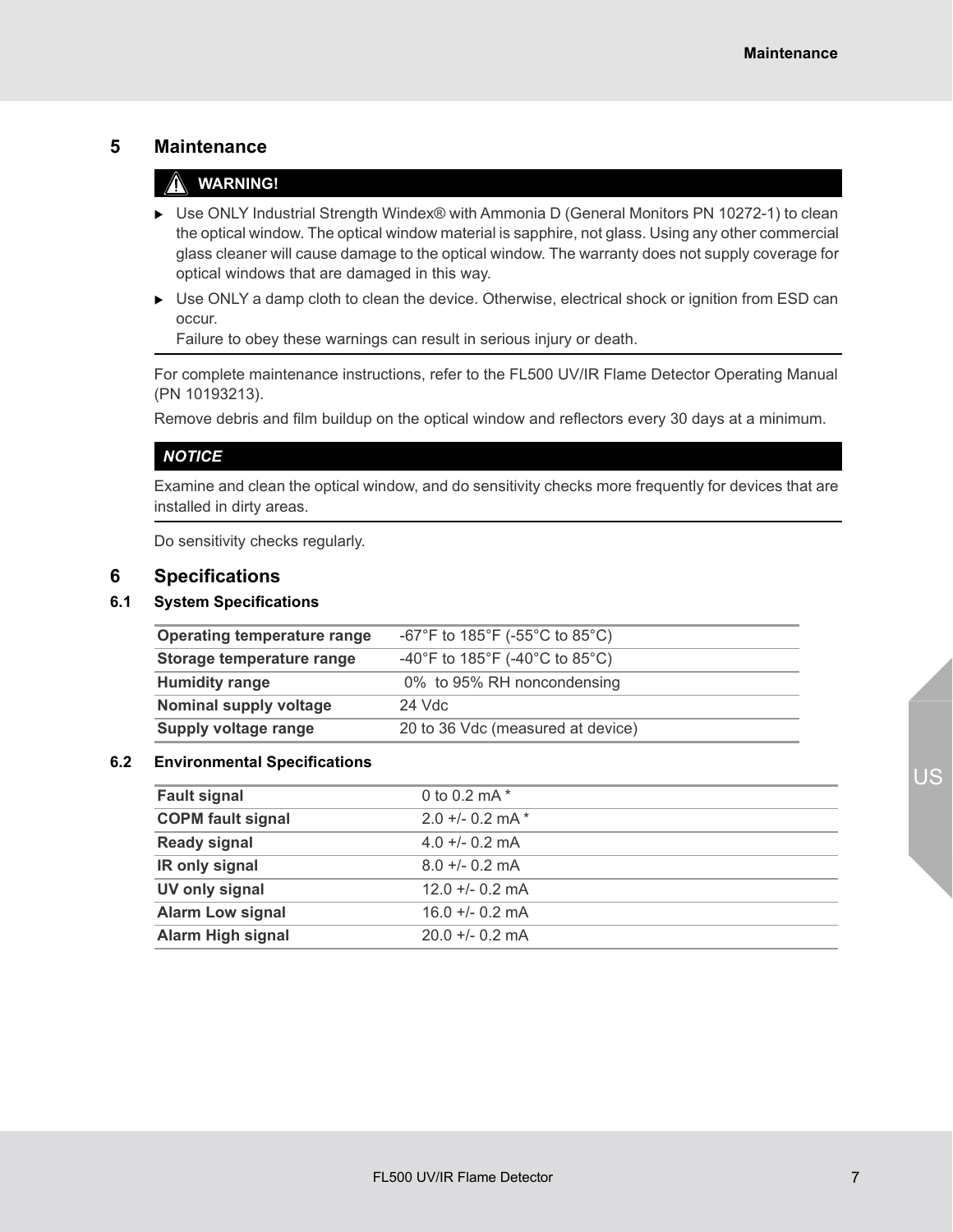# <span id="page-7-0"></span>**7 Approvals**

Rigorous reliability and functional safety assessments by FM Approvals show the FL500 to be certified to IEC 61508, Parts 1, 2, and 3. The reliability assessment is a failure-rate prediction that assumes an average temperature of 104ºF (40ºC) and an environmental factor equivalent to Ground Fixed. It is assumed that the device will be installed in a Safety Instrumented System (SIS) that operates in a lowdemand environment, per IEC 61508. The following are the SIL parameters for the FL500.

| <b>Output Type</b>                                                    | <b>Relay Output</b>       | 4-20 mA Output |
|-----------------------------------------------------------------------|---------------------------|----------------|
| <b>FM Certificate</b>                                                 | PR449249                  |                |
| λDD (Fails per hour)                                                  | 6.15E-7                   | 4.34E-7        |
| λDU (Fails per hour)                                                  | $2.24E-08$                | 3.72E-11       |
| Safe Failure Fraction (SFF)                                           | 98%                       | 99%            |
| Safety Integrity Level (SIL)*                                         | 2                         | 3              |
| Diagnostic test interval                                              | Critical faults =1 second |                |
|                                                                       | COPM faults $= 2$ minutes |                |
| Typical response time                                                 | $3$ seconds               |                |
| Average probability of failure on<br>demand PFD <sub>avg</sub> 1oo1** | $2.71E-5$                 | 1.78E-6        |

\* Hardware Fault Tolerance (HFT) = 0

\*\* PFD<sub>avg</sub>1oo1 assumes a 4-hour repair time and 90-day proof test interval.

#### <span id="page-7-1"></span>**8 Approvals**

CSA (CSA 18.70180732X), FM, ATEX (Sira 18ATEX1073X), IECEx (SIR 18.0026X), HART Registered, SIL 3 suitable.